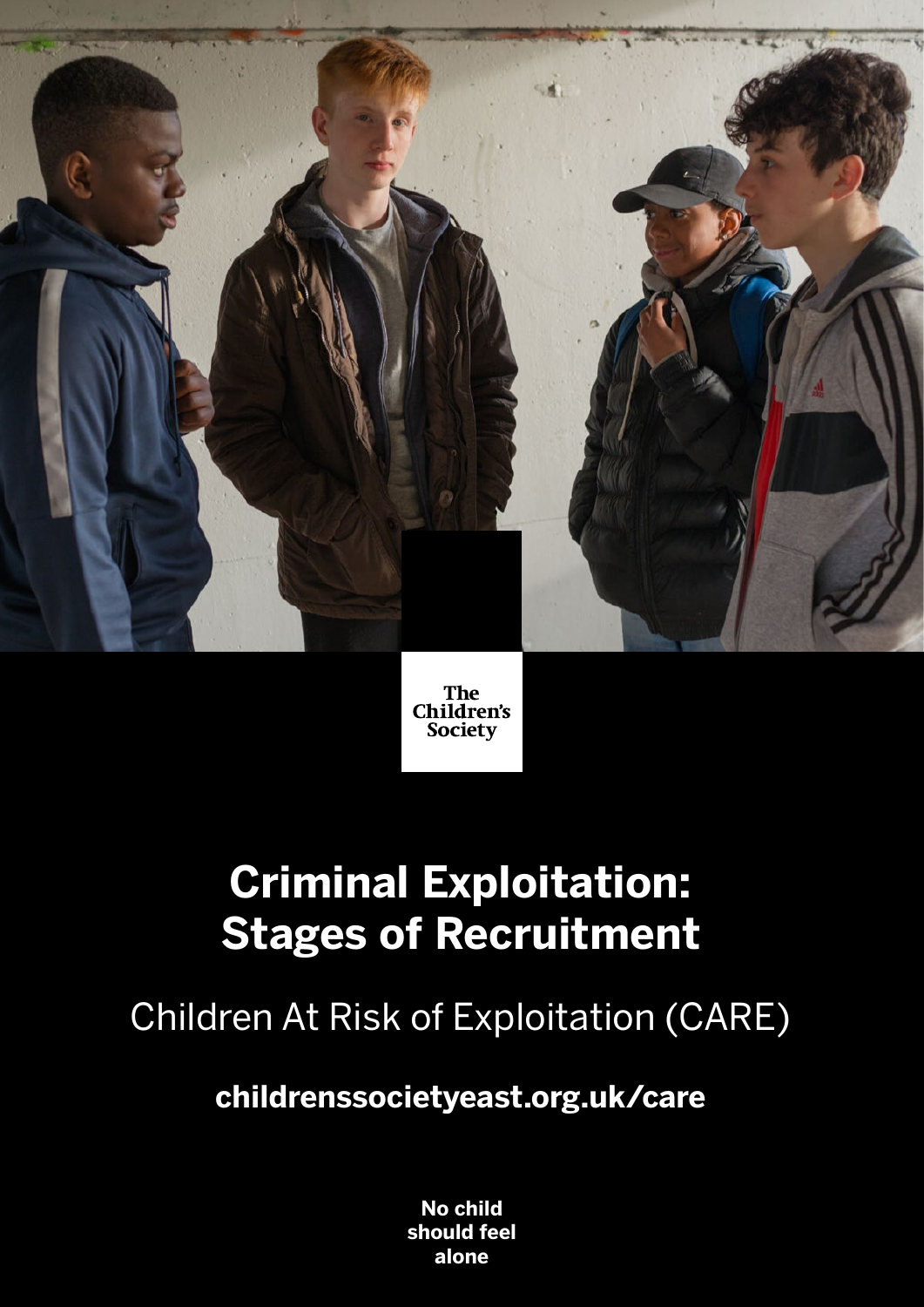**Criminal exploitation 'involves exploitative situations, contexts and relationships where young people (or a third person or persons) receive "something" (eg food, accommodation, drugs, affection, gifts, money) as a result of them completing a task on behalf of another individual or group of individuals; this is often of a criminal nature.'**

Criminal exploitation often occurs without the child's immediate recognition, with the child believing that they are in control of the situation. In all cases, those exploiting the child/young person have power over them by virtue of their age, gender, intellect, physical strength and/ or economic or other resources. Violence, coercion and intimidation are common, involvement in exploitative relationships being characterised in the main by the child or young person's limited availability of choice resulting from their social/economic and/or emotional vulnerability' (Knowsley Safeguarding Children's Board).

This document has been designed with young people to outline the grooming process as they experience it. This is the full outline of stages to be used alongside the young person's handout, and guidance which can be downloaded from **childrenssocietyeast.org.uk/care**

There are four main recruitment stages when somebody is trying to exploit a young person. Knowing what signs to look out for can help you to keep young people safe from exploitation.

#### **Targeting stage**

**This is when an exploiter targets a young person who is vulnerable, reducing their chances of getting caught. Exploiters pick their targets based on things like your age, strength or situation. Signs of this stage include an exploiter:** 

- Observing a young person.
- Finding out a young person's vulnerabilities, needs and wants.
- Selecting a young person as a target.
- Glamourising their lifestyle.
- Gaining and developing a young person's trust.
- Sharing information with other members of their gang.
- $\blacksquare$  Recruiting a young person to their gang or friendship group.
- Marking a young person out as someone to watch.

#### **Experience stage**

**This stage is where an exploiter might try to get a young person used to their lifestyle, or train them up in what they're doing. At this stage an exploiter might:**

- Make a young person feel wanted.
- $\blacksquare$  Give them gifts and rewards.
- $\blacksquare$  Include them in their activities.
- Test out a young person's loyalty.
- $\blacksquare$  Listen to a young person and remember what they say.
- Offer a young person protection.
- Relate to a young person and offer them advice.
- $\blacksquare$  Give them a sense of belonging.
- Praise a young person.
- $\blacksquare$  Give them a weapon.
- $\blacksquare$  Introduce a young person to more established members of their gang.
- $\blacksquare$  Ask to see and test a young person's skills.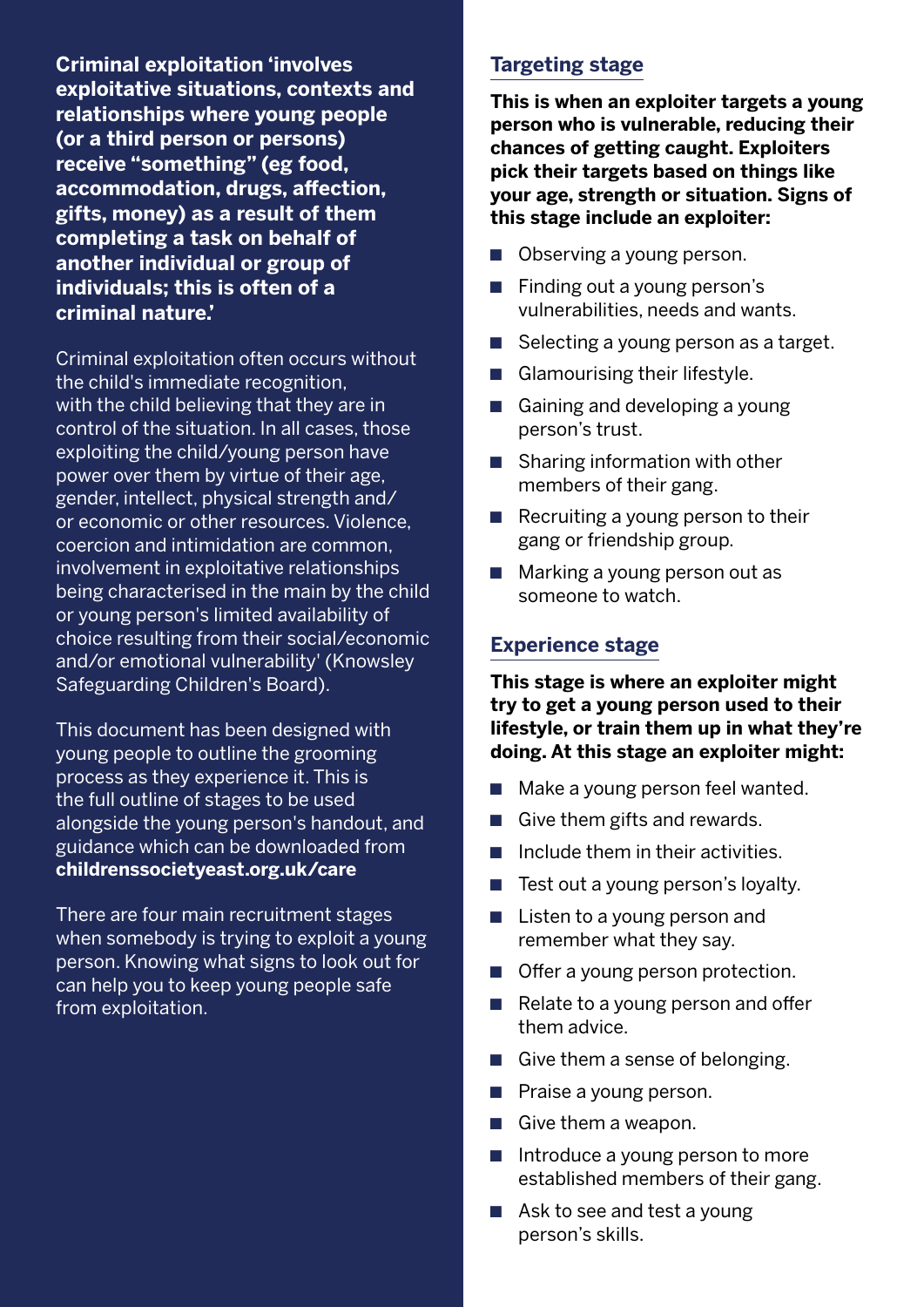#### **Hooked stage**

**This is the stage where an exploiter will make a young person feel like they're a member of their gang, even though they're just exploiting them. Signs that a young person is in the hooked stage of being exploited can include them:**

- $\blacksquare$  Having an identity in the group.
- $\blacksquare$  Being given a bigger role in the group (eg people running for them).
- $\blacksquare$  Getting more responsibilities within the group eg more money.
- Engaging in thrill seeking behaviour/ committing low level crimes.
- Feeling more powerful (although this may not be the reality).
- Feeling they've made a progression in the group (although this may not be the reality).
- Others may know their name, helping them feel more powerful (but this can result in rivalry).
- Having a dependency created by their exploiter.
- Being exposed to possible consequences to their actions.
- Being given access to information.
- Engaging in activities such as drugs, alcohol and sexual behaviour.
- Being asked for favours/to keep secrets/to recruit others to the gang.
- Becoming involved with trap houses.

## **Trapped stage**

**Now a young feels dependent on the group, their relationship with their exploiter may start to become unpleasant, as their exploiter's true intents or character is revealed. At this stage a young person may experience:** 

- Threatening behaviour.
- $\blacksquare$  Attempts to reinforcing their dependency/make them indebted to their exploiter.
- $\blacksquare$  Blackmail include 'fake' mugging organised to create a debt.
- Physical violence and sexual assaults including strip searches, drugs being inserted for running (plugging).
- People playing on their guilt, shame and fear and attempting to isolate them from their family, friends and society.
- $\blacksquare$  People forcing them to abuse others, assault or even shoot people.
- $\blacksquare$  People humiliating them, either sexually or by exposing their mistakes to others
- Being made to feel trapped.
- Involvement in Class A drugs (cooking or running).
- Running a trap house.
- Drug addiction (encouraged by others) or dependency on their exploiter (resulting in them having less money).

### **About County Lines**

The Children's Society Youth Experts describe 'county lines' as invisible borders that separate a person's hometown from where they are sent to 'work' (selling drugs, sex, firearms etc) for older members of a gang or crew. Young people are usually sent in twos or threes for intimidation purposes and 'backup'. A young person will typically spend less than two weeks away from home, keeping in regular contact with their 'olders' via burner phones.